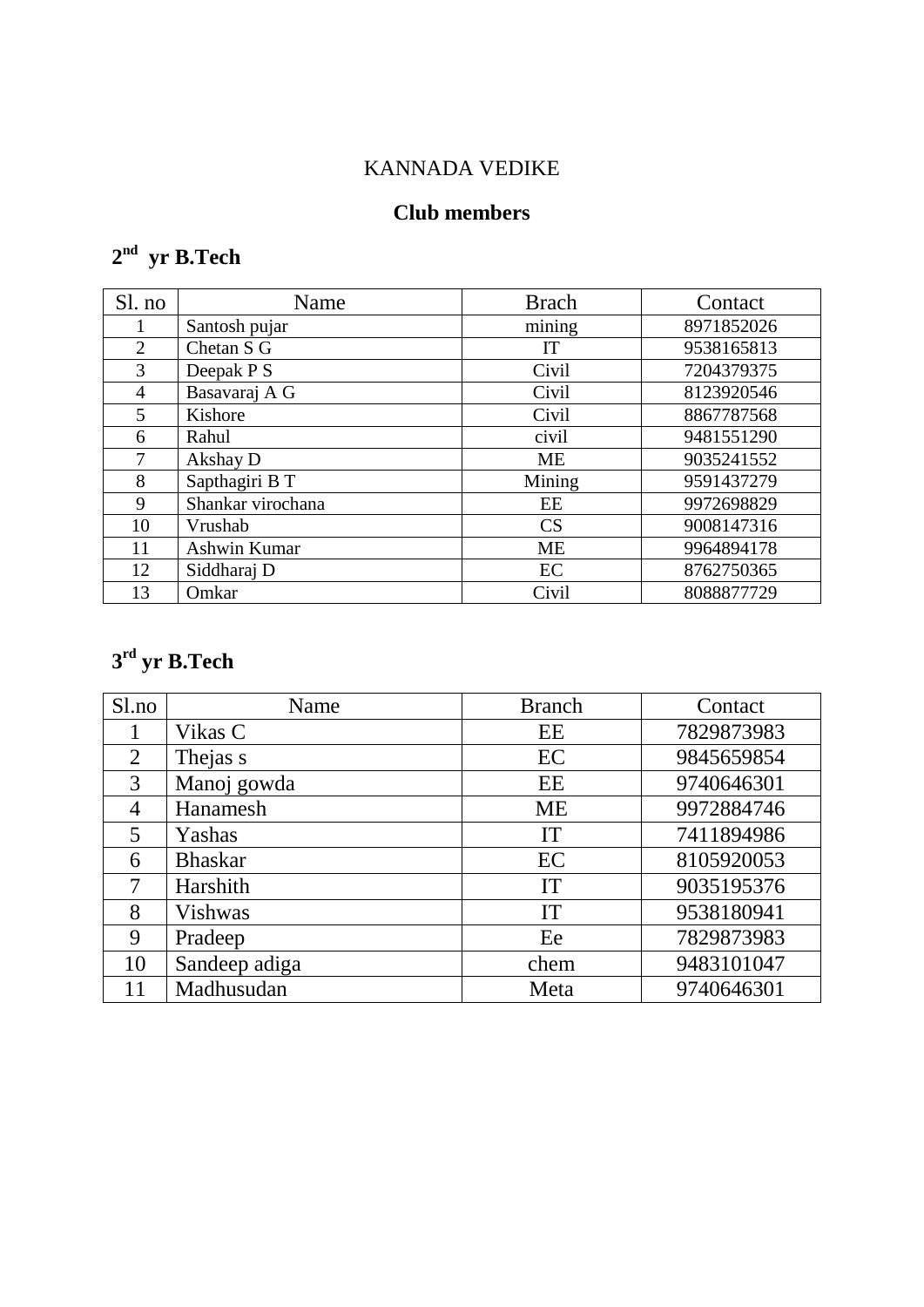### **th yr B.Tech**

| Sl.no          | Name             | <b>Branch</b> | Contact    |
|----------------|------------------|---------------|------------|
| $\mathbf{1}$   | Umesh            | <b>ME</b>     | 9019171040 |
| $\overline{2}$ | Abhishek A A     | Meta          | 9538090105 |
| 3              | Darshan NH       | Chem.         | 8884090511 |
| $\overline{4}$ | Udaya kumar N    | me            | 9448147806 |
| 5              | Satish           | EE            | 7760225764 |
| 6              | Praneet          | Civil         | 8861011949 |
| 7              | Sandeep          | Meta          | 8123102637 |
| 8              | Shridhar M Naik  | Chem.         | 7760956390 |
| 9              | Rakesh           | civil         | 8722957272 |
| 10             | Nagaraj angadi   | civil         | 8197963915 |
| 11             | Shyamasundar M S | me            | 9743346481 |
| 12             | Nishant N        | EE            | 8105269307 |
| 13             | Rahul R K        | Civil         | 8892225529 |
| 14             | Suhas m c        | Mech          | 9738870930 |
| 15             | Lakshminarayana  | Ec            | 8197766932 |
| 16             | Kiran kumar d c  | IT            | 9591781780 |
| 17             | Sunil            | Ec            | 8095867717 |
| 18             | Deepak           | IT            | 9632064323 |
| 19             | Hanamgond        | EE            | 9035635748 |
| 20             | Santhosh         | IT            | 8197655324 |
| 21             | Karthik c p      | Meta          | 8762522815 |
| 22             | Abhi R           | Mining        | 7411582877 |
| 23             | Vishnukanth P    | EE            | 8050538614 |

#### **M.Tech boys**

| S1.no          | Name              | <b>Branch</b>  | Contact    |
|----------------|-------------------|----------------|------------|
|                | <b>B C Pramod</b> | Mechatronics   | 8088801134 |
| 2              | Karegouda M Patil | Materials      | 9035694463 |
| $\overline{3}$ | Bhaskar m         | Mech           | 9972513760 |
|                | Pavan kulkarni    | Mech           | 9972513760 |
|                | Sunil meti        | Nanotechnology | 8050402810 |
|                | Nithin            | Bio tech       | 8088801134 |